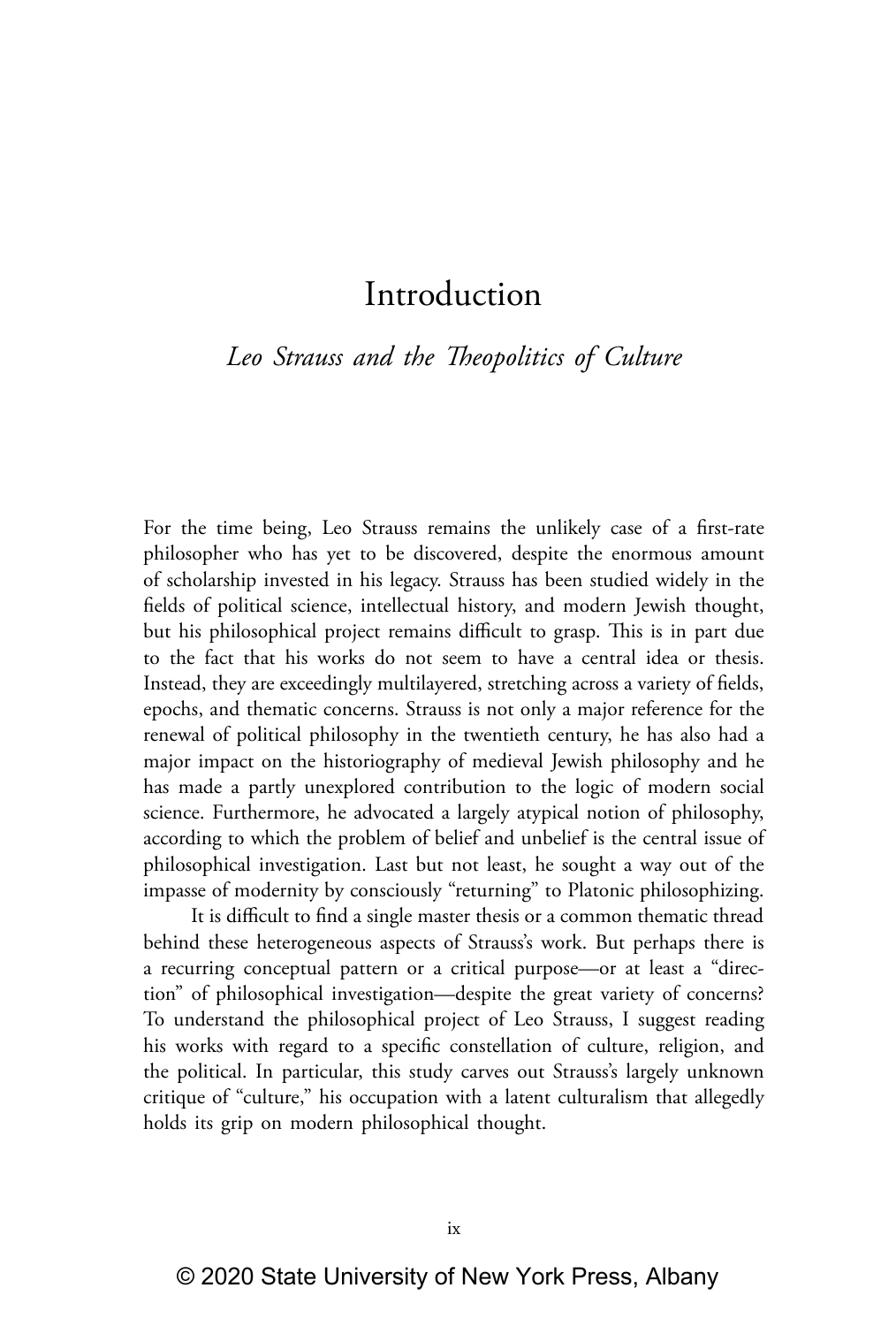#### x Introduction

This focus may not be self-evident. His objections to the notion of "culture" initially appear to be rather vague. Moreover, "culture" is not the central theme of Leo Strauss's writings. It is, however, a theme that leads to and accompanies the central themes. As this study argues, Strauss's conception of political philosophy was formed in the polemics against the notion of "culture." The problem had an extraordinary importance for the inner workings of his philosophical endeavor. As he understood the notion, "culture" signified a void in the discourse of twentieth-century philosophy, which has come to be seen in the problematic conjunction of "culture" with religion and the political.

The place where the new philosophical concern came to be most visible is Strauss's unrecognized masterwork *Philosophy and Law* (1935), where he introduced the topic into the historiography of Jewish philosophy. In the first chapter—masked as a review essay of Julius Guttmann's seminal book *Philosophies of Judaism* (1933)—Strauss sought to demonstrate that Guttmann could not understand the original problem of religion because he was trapped in the assumptions of the philosophy of culture; but as he argued, "religion cannot be rightly understood in the framework of the concept of 'culture.'"1 First, culture is to be understood as the spontaneous product of the human spirit, while religion is *given* to man. Second, culture is to be understood as a set of "domains of validity," each constituting "partial domains of truth," whereas religion makes a claim to universality. In a next step Strauss rephrased these two incompatibilities as a contradiction between two oppositional claims to universality: "The claim to universality on the part of 'culture,' which in its own view rests in spontaneous production, seems to be opposed by the claim to universality on the part of religion, which in its own view is not produced by man but *given* to him." With their respective claim to be universal, culture and religion do not coexist peacefully side by side. Instead, they clash with each another and seek to submit each another to their respective semantic structure. In Guttmann's *Philosophies of Judaism*, religion wins the fight against culture. As Strauss described the outcome of the quarrel, Guttmann "finds himself driven to a remarkable distancing from philosophy of culture by the fact of religion as such, which thereby proves to be one crux of philosophy of culture."2

Now that Strauss had described the conflict between religion and culture, he added an inconspicuous third element. In his footnote to the passage quoted above on religion as the "crux" of philosophy of culture, he continued: "The other crux of philosophy of culture is the fact of the polit-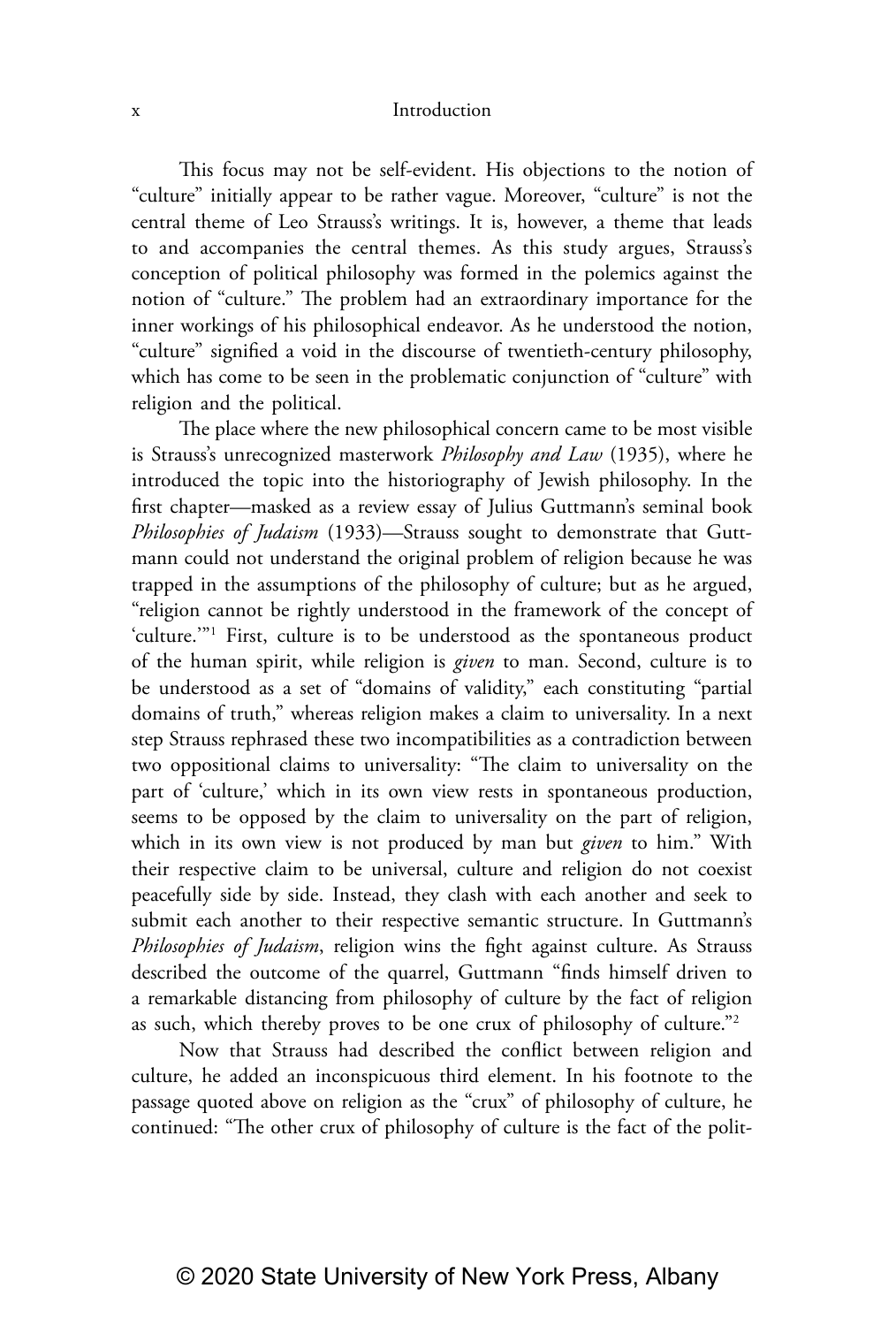#### Introduction xi

ical,"3 referring to his review of Carl Schmitt's *The Concept of the Political*. With this addition, the conceptual framework of culture, religion, and the political was completed.

This study follows the conceptual triad of culture, religion, and the political through different aspects of Strauss's work stretching across a variety of spatial and temporal contexts. Each of the five parts can be read on its own to a large extent, but the triad also provides a recurrent theme or *leitmotif* throughout the book. Such an interpretation of Strauss's philosophy inevitably finds itself in an uneasy position between "systematic" and "historical" philosophizing. The present study, with its emphasis on close reading of Strauss texts, seeks to situate them in their proper context of discussion while exploring a thoroughgoing systematic concern. It is therefore compelled to combine the "systematic" and the "historical" pursuit of philosophical scholarship in a way that is open to attack from all sides.

Most notably, perhaps, the argument of the book cannot be properly laid out in terms of "contextualism" as it is widely understood. Only to a small extent does it situate a text or teaching in the immediate historical context of its creation. Rather, it traces how a major theme was imported from a prior discourse that belonged to an entirely different temporal and spatial context, and how it was adapted to a new situation. In each case, the connection is still visible in the voids and ruptures of arguments and conceptual strategies. I show in each chapter of my study how a prior discourse—often from a remote context—provides the conceptual template for the new discourse. The larger consideration is that philosophical discourses are not essentially a direct response to an immediate context. The recourse to earlier conceptual patterns is philosophically far more relevant than the immediate responses. However, the inevitable modifications of these patterns are being made in accordance with the historical situation.

Strauss may have been up to something when he emphasized—and maybe overemphasized—the essential difference between philosophers and intellectuals, who respond to their political and cultural situation. One need not evoke the dreadful image of timeless and spaceless philosophizing to see the difference: philosophers respond to their immediate contexts, too, but they do so in a different way. When they reflect upon "their time," they resort to conceptual patterns and genealogical lines that reach much farther down both in history and in the structure of their argument. Such patterns and lines are also to be found throughout the writings of Leo Strauss. He had a knack for running the same conceptual patterns through the most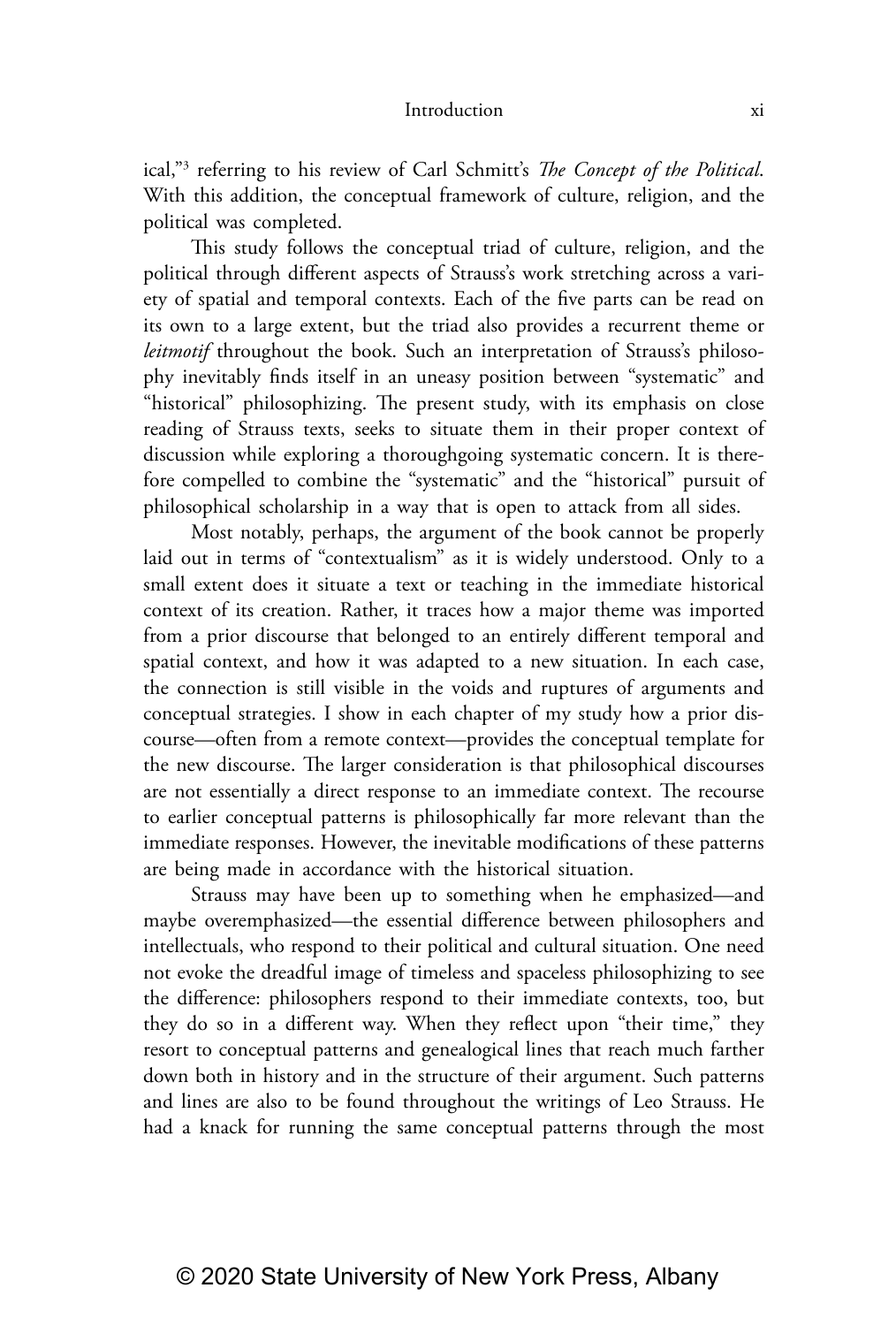#### xii Introduction

divergent texts and contexts, and he even ran them through the same texts again and again without ever coming to the same conclusion twice. There must be some systematic thread that keeps his philosophizing together.

My attempt to introduce a "systematic" concern into Strauss scholarship may seem odd, for Strauss is not known as a systematic thinker, and he did not present his ideas in a systematic fashion. Phrased in terms from the philosophical discourse of his time, he appears to be a *Problemdenker*, not a *Systemdenker*. 4 He clearly belonged to the postidealist world in which philosophers no longer wrote the huge and comprehensive philosophical systems of previous generations but expressed their philosophical ideas in a series of commentaries to previous philosophical works. Some of the main ideas are scattered across all of his work, and the only way to get hold of these ideas is to analyze them in a variety of concrete situations.

Strauss himself described the prevalence of systematic thinking without a system, and even without the slightest attempt to explicate one's ideas in a systematic fashion, in his dissertation *Das Erkenntnisproblem in der philosophischen Lehre Fr. H. Jacobis* (1921). A major methodological question of this study was whether a "systematic difference" can also be claimed for an "anti-systematic thinker" such as Jacobi. As Strauss maintained, Jacobi was unwilling to bring his ideas into a systematic form, but the "objective systematic content" (*sachliche Systembestand*) of his philosophy could be discerned "without being systematically explicated."5

Strauss wrote the study in a moment when the old philosophical systems were no longer viable, whereas the anti-systematic fervor of the day seemed to lead straight into relativism. The crucial issue was "that there are several types of reason," and it was far from clear how the "multiplicity of standpoints" would allow for a unified philosophical perspective. In this situation Strauss proposed "that a philosophy which understands itself, and which does not wish to be exposed to a degrading relativism, must think of the truth as an independent, coherent existence [*Bestand*], which it does not create but seek, find, and recognize."6 Subverting the distinction between *Problemdenker* and *Systemdenker,* Strauss pointed to a connection between systematic thinking and "a strictly definable complex of problems in its own lawfulness."7 This early outline reverberated in his introductions to Moses Mendelssohn, where he pointed to Mendelssohn's distinction between systematic (philosophical) and poetic form, as well as to the problem posed by the plurality of systems.<sup>8</sup> How did these ideas morph into the foundational writings of Strauss's political philosophy from the early 1930s onward?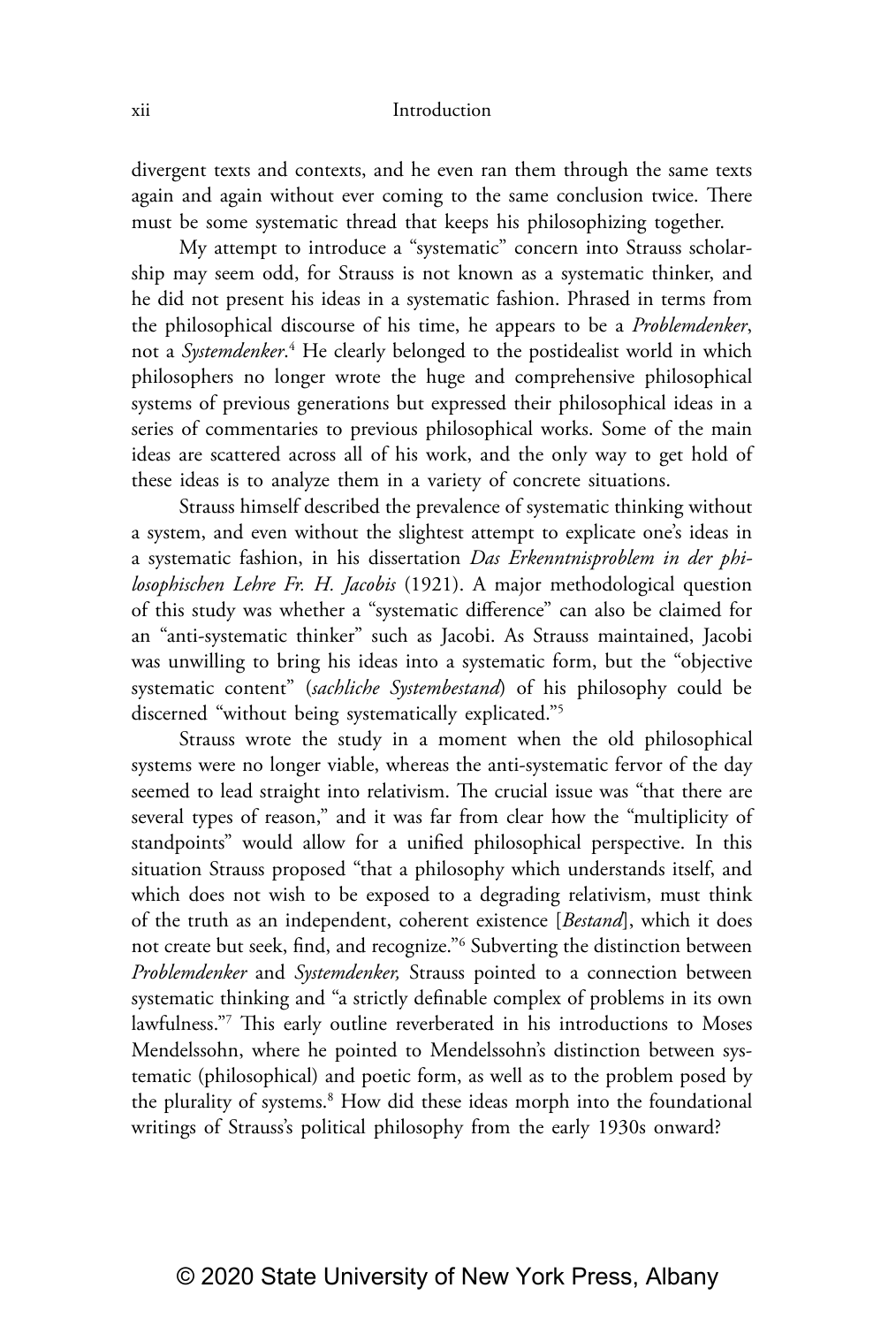### Introduction xiii

The place in Strauss scholarship that is located most closely to the matter is the question of whether there are "technical" discussions in his work. Most prominently, Stanley Rosen ventured that there are no such technical discussions in Strauss's writings.<sup>9</sup> Whether he had a very specific kind of technical discussions in mind (after all, the claim is based on a comparison between Strauss and Aristotle) or whether he looked only in some of the writings (those "middle works" upon which Strauss's fame and notoriety is based) we do not know. But the rhetorical question "whether or not [Strauss] was capable of this sort of technical work"10 must be reposed with regard to his writings of the 1930s. These works are replete with many technical discussions, and from there we also find some technical work in his later writings. Strauss himself contributed to the fact that this layer was disregarded by his readership, for he often spoke out against "technical terms" in philosophy<sup>11</sup> and held that political philosophy was to be written in nontechnical language that stems "from the marketplace."12 He also alluded to "technical terms" as an indicator of exoteric writing.13

The technical layer in Strauss's works, however, is to be found not in the terminology but in the discussions of the systematic division of philosophy. These discussions may not arouse the suspicion of most Strauss readers. But they indicate the place where we should look if we seek to understand the inner workings of his philosophy. Furthermore, these technical discussions are replete with historical references that situate Strauss within the overall discourse of early-twentieth-century German and Jewish philosophy. I argue in Part I that this occupation with the division of philosophy stems from his early intimate acquaintance with Marburg neo-Kantianism, especially with the works of Hermann Cohen. He discussed the problem of political philosophy within the framework of the prior discussion on the place of religion in the system of philosophy. Paradoxically, Strauss preserved this systematic preoccupation of neo-Kantianism in his lifelong polemics against neo-Kantian philosophy of culture.

Strauss's controversial interpretation of Carl Schmitt's *The Concept of the Political* is a follow-up to the Cohenian question, as we can trace from the discussion on the systematic place of the political in his "Notes on Carl Schmitt, *The Concept of the Political*" (1932).<sup>14</sup> The argument with Schmitt extends his occupation with neo-Kantianism up to the point at which Schmitt himself appears as a covert neo-Kantian. As I shall argue, the "horizon beyond liberalism" opened up at the beginning of the "Notes on Carl Schmitt" was in the first place a horizon beyond the polemical antagonism between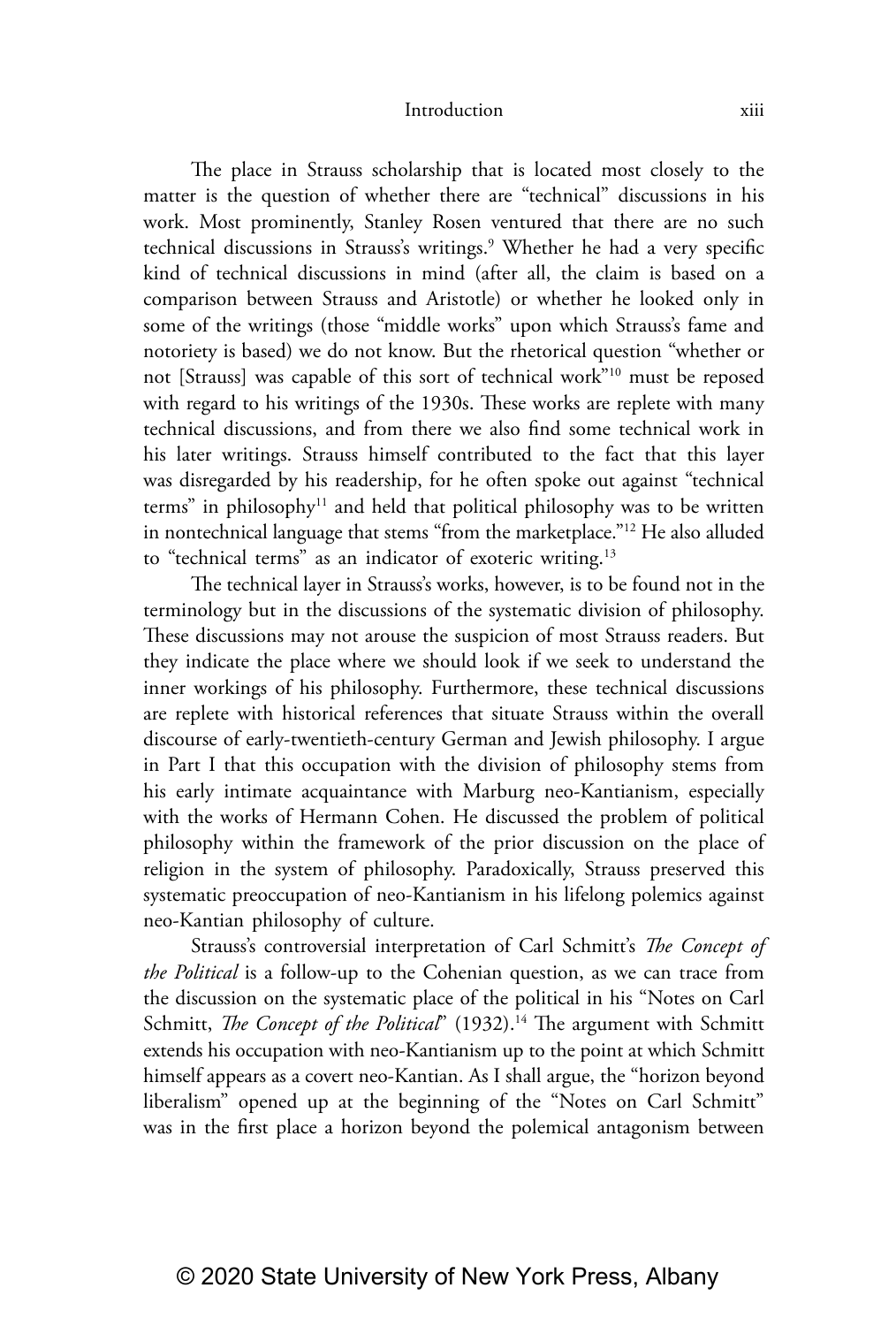#### xiv Introduction

liberalism and illiberalism. According to Strauss, Schmitt remained within the horizon of liberalism when he sought to understand the political as an equivalent to the moral, aesthetic, and economic domains. This version of the problem—locating the political among the forms of culture—is largely characteristic of the first version of "Der Begriff des Politischen" (1927). Schmitt openly turned to illiberalism when he gave up on this disposition in the second and third editions. Opting for a conception of the political as "intensity" instead—a violent suspension of all other domains—he provided the "systematic" theoretical foundation of the total state. Strauss did not follow Schmitt in this regard. As he pointed out, Schmitt's illiberalism was just another variation of the liberalism he despised.

Schmitt's failure to regain "a horizon beyond liberalism" also reflected the larger systematic predicament of contemporary political thought. Not coincidentally, the "Notes on Carl Schmitt" led to the point at which only the conscious return to premodern political philosophizing would lead out of the Schmittian impasse. A larger point of this demonstration concerns the relationship between philosophy and politics. Throughout, Strauss argued for a preponderance of the philosophical perspective over the political one, or for the notion that "philosophy is of higher ranks than politics."15 As he explained:

[The philosopher] is ultimately compelled to transcend not merely the dimension of common opinion, of political opinion, but also the dimension of political life as such; for he is led to realize that the ultimate aim of political life cannot be reached by political life, but only by a life devoted to contemplation, to philosophy. This finding is of crucial importance for political philosophy, since it determines the limits set to political life, to all political action and all political planning.16

Man is more than the citizen of the city. Man transcends the city only by pursuing true happiness, not by pursuing happiness however understood.17

Statements such as these should be taken literally. Even the most "political" of Strauss's texts offer a critical philosophical perspective that surpasses their political contexts. It is this perspective that explains Strauss's actual position in the political debates that surround his legacy, to wit, his stance on National Socialism and on various illiberal movements and intellectual formations. From early on, he searched for an understanding of politics that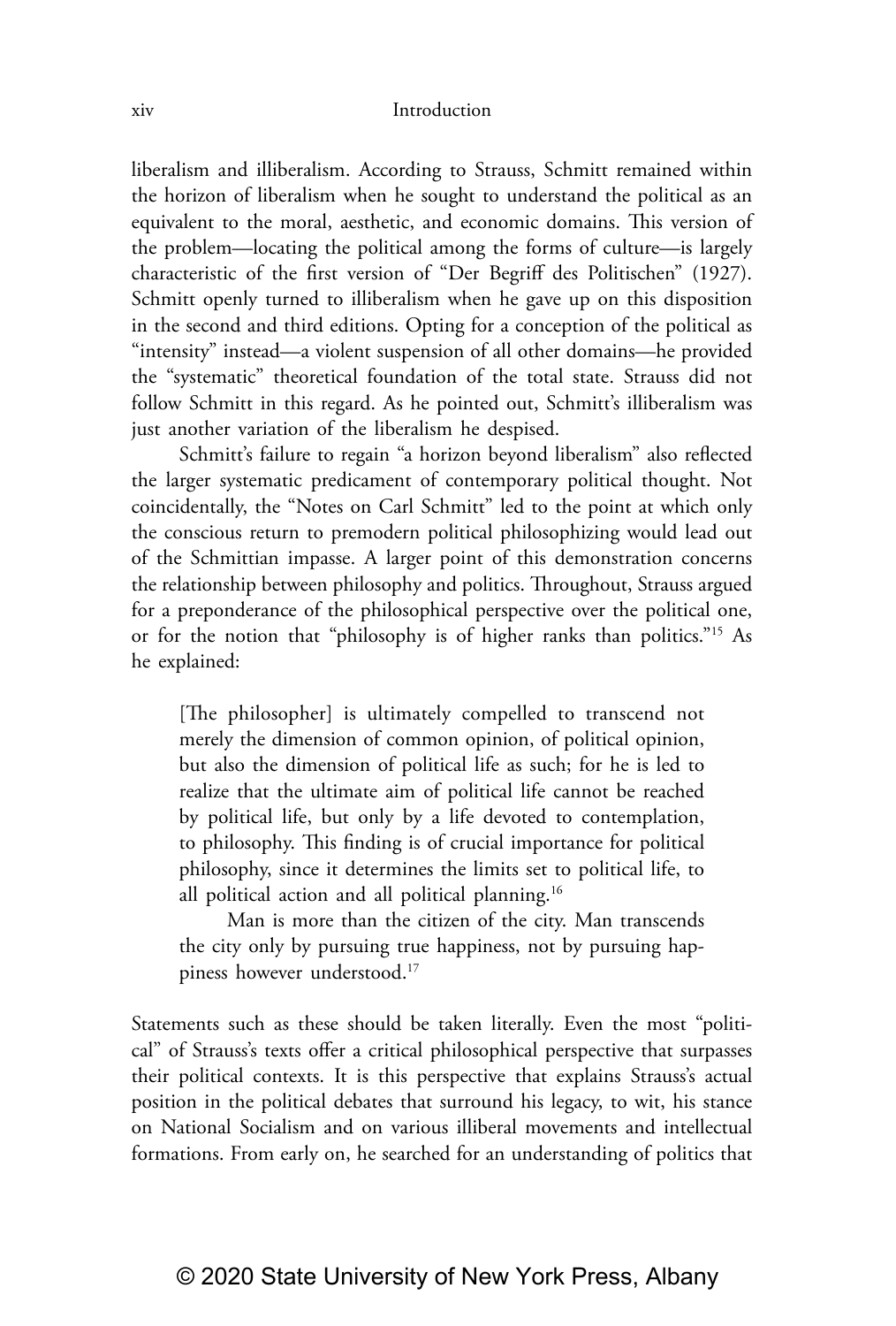#### Introduction xv

would no longer be "merely political."<sup>18</sup> He may have sympathized with Mussolini for a short period of time, and he may have leaned toward the Revisionist branch of Zionism associated with the name of Ze'ev (Vladimir) Jabotinsky. He also engaged with Carl Schmitt before Schmitt turned to National Socialism and no longer replied to Strauss's letters. But most of all, he was concerned with philosophy, its meaning and purpose and its legitimacy vis-à-vis politics and society.

In the 1930s, Strauss largely shifted the technical work to the context of medieval philosophy and, in particular, to the transformations of medieval thought into modernity. Major philosophical insights are often described with regard to a seemingly insignificant shift in the systematic disposition of a concept or doctrine. Strauss's discovery that became a key quote for *Philosophy and Law* pertains to the "classification of the sciences," namely, to the question of the place of prophetology in the whole of the sciences.19 At one point in the book Strauss sought to clarify his obsession with the division of philosophy more generally. Against Julius Guttmann—who described medieval philosophy within the framework of neo-Kantian philosophy of religion—he wrote:

If one starts from the division of philosophy into theory of knowledge, logic, ethics, aesthetics, and philosophy of religion, thus assuming, for example, that the problems of natural theology and rational psychology are to be treated under philosophy of religion . . . then one is in fact compelled to look for the originality of medieval philosophy exclusively or primarily in philosophy of religion. That one would arrive at a different conclusion if one started from the ancient division of philosophy—much more obvious, after all, in a study of the older philosophy—into logic, physics, metaphysics, ethics, and politics; and furthermore, that it is not merely a technical question whether to label a problem "metaphysical" or "religio-philosophic" needs no further elucidation.20

Strauss bothered with a "technical question" here to show "that it is not merely a technical question." As he warned, "a 'method' is never an indifferent, impartial technique, but always pre-determines the possible content."<sup>21</sup> These and other methodological considerations provide an excellent guide through the inner workings of *Philosophy and Law*. Part II of the present study provides a detailed commentary on *Philosophy and Law* and its afterlife.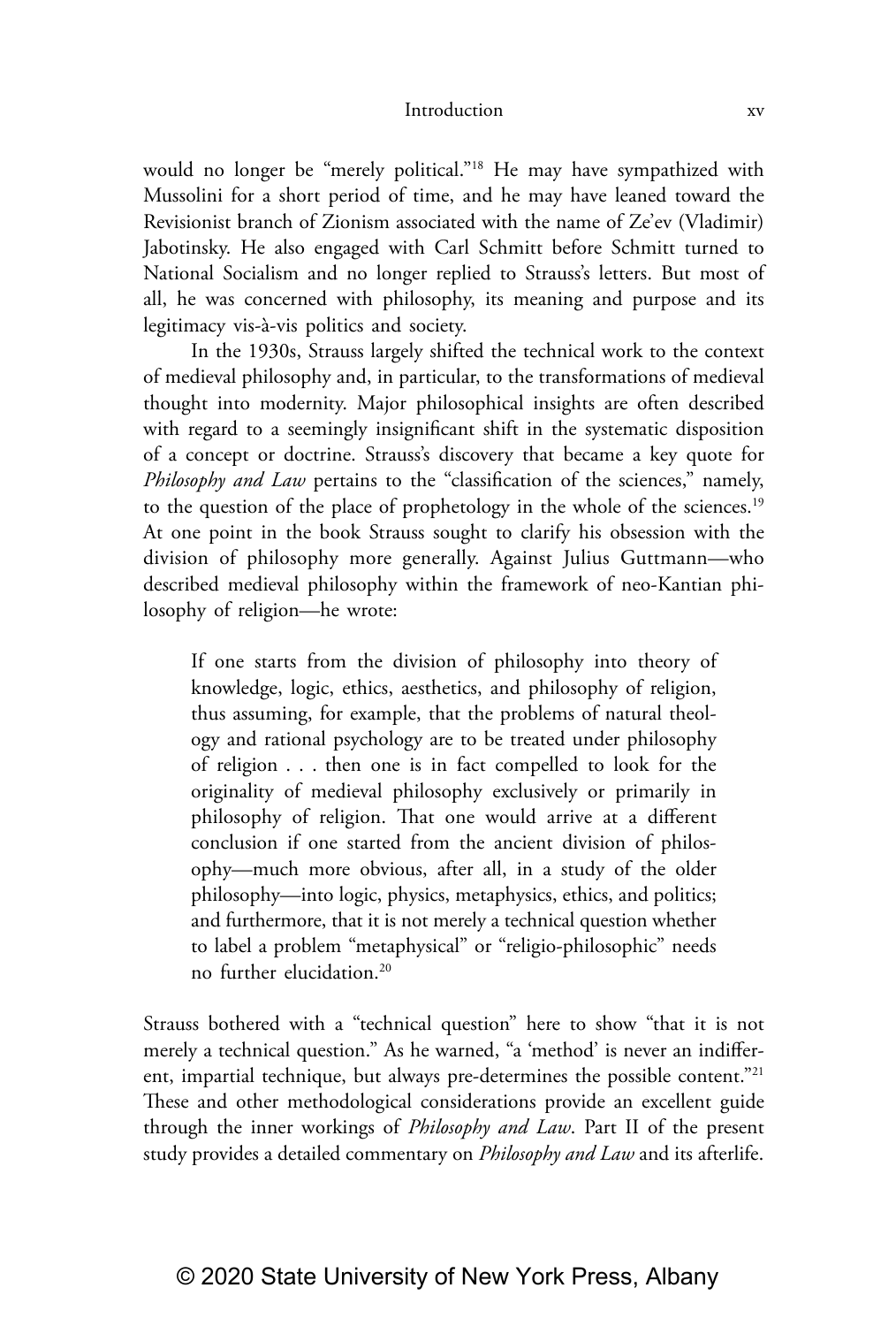#### xvi Introduction

The principal task is to outline how the book works as a book, despite its heterogeneous parts and its multiple philosophical contexts. Needless to say, this commentary is not meant to provide a comprehensive interpretation; it merely serves to outline a path through the extremely difficult text in order to prepare for such an interpretation. If this meticulous work is helpful, it is a first step toward the future recognition of *Philosophy and Law* as one of the greatest philosophical works of the twentieth century, along with the *Tractatus*, *Being and Time*, and *Dialectic of Enlightenment*.

The systematic question also serves as a guide through Strauss's work on medieval philosophy, most notably through his evolving views on Maimonides after *Philosophy and Law*. A typical proposition in the article "Some Remarks on the Political Science of Maimonides and Farabi" (1936) goes as follows: "It is difficult to understand the exact meaning of Maimonides' prophetology if one does not know first the philosophical place of this doctrine."22 Strauss first recited the Maimonidean division of philosophy into speculative philosophy and practical philosophy—the latter being divided into ethics, economics, and politics—and argued that this disposition is well founded in the Aristotelian tradition. Second, he examined some seemingly minor deviations from that division: Maimonides mentions happiness when speaking of politics, not of ethics; he divides practical philosophy into four parts but later drops one of them; and he attributes to politics the treatment of "divine matters." Third, Strauss suggested that the difficulties pertaining to these deviations can be solved only by acknowledging that Maimonides is strongly influenced by Farabi—namely, a philosopher who fought for philosophy against religious dogma. The systematic disposition was so important for Strauss here because it seemed to decide about the philosophical character of medieval Jewish thought: it would provide the only reliable clue to the question whether a work of Maimonides was actually a *philosophical* or a *Jewish* book. This, in turn, would also give access to the precise way in which political things are intertwined with divine things.<sup>23</sup>

Strauss discussed the same division in "The Literary Character of the *Guide of the Perplexed*" (1941) and stretched the matter much further. The preeminent characteristic was the exclusion of any philosophic subject from the *Guide*, and Strauss concluded that it was not a philosophical book.<sup>24</sup> The discovery of "exotericism" in Maimonides and his predecessors led to a turnaround in the hermeneutics of medieval thought. As the 1963 introductory essay on Maimonides shows, Strauss was still occupied with the structure of the *Guide for the Perplexed*, but the way he described this structure had changed. To give a typical example: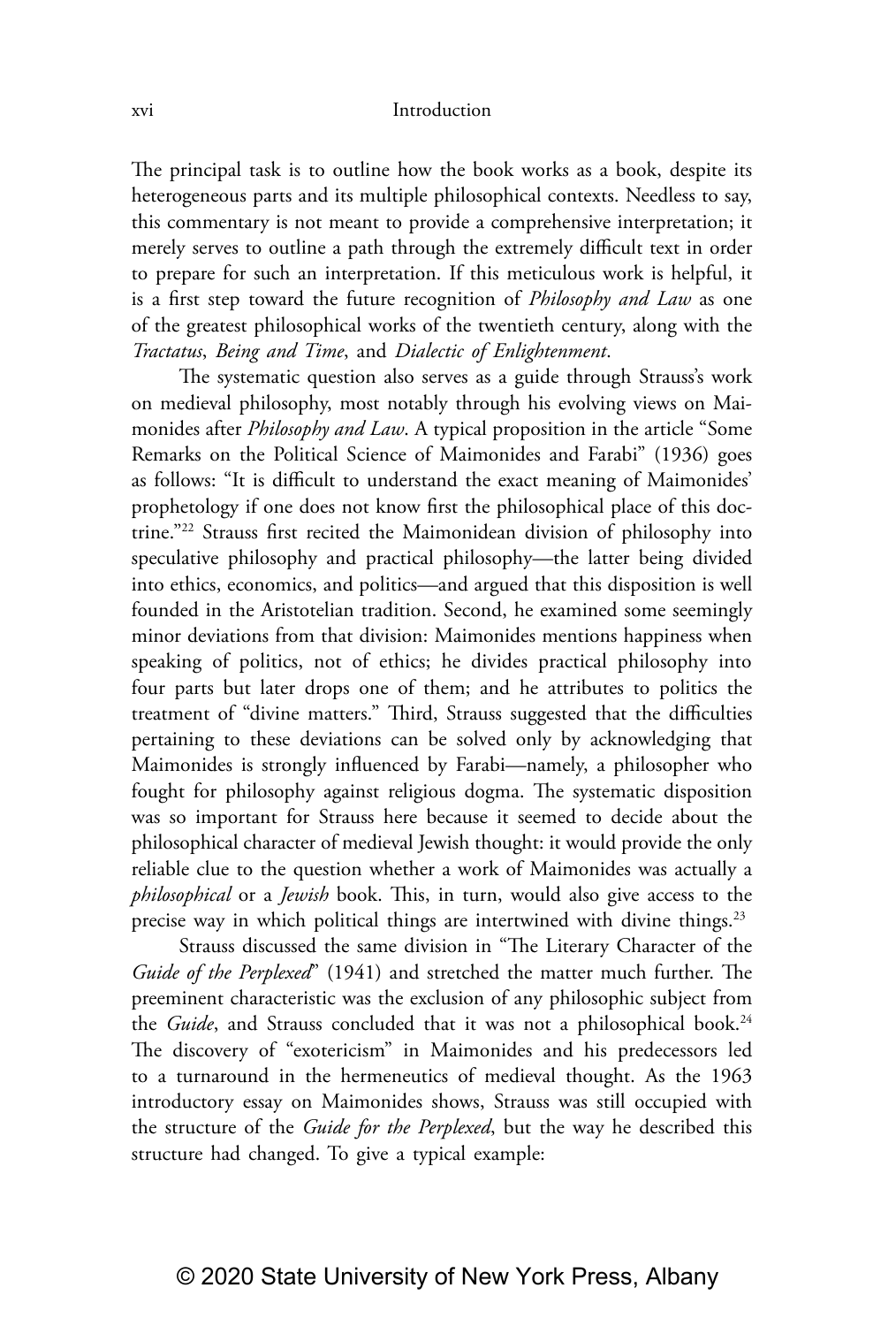### Introduction xvii

The *Guide* consists then of seven sections or of thirty-eight subsections. Wherever feasible, each section is divided into seven subsections; the only section that does not permit of being divided into subsections is divided into seven chapters. The simple statement of the plan of the *Guide* suffices to show that the book is sealed with many seals.<sup>25</sup>

At this point the systematic question had moved into the background. Instead of the underlying division of philosophy, Strauss paid greater attention to the outer division of a text, or to its surface. As in the quote above, there was a new word that indicated this new approach: the *plan*. In "How to Begin to Study *The Guide of the Perplexed*," Strauss simply started from a description of the sections, subsections, parts, and chapters as the indicators of its "plan." Such meticulous descriptions of textual surfaces became the epitome of Straussian hermeneutics in the wider public perception.<sup>26</sup>

Despite the dramatic shift in his philosophic and hermeneutic approach from 1937 onward, there is also a fundamental continuity. The original hermeneutic innovation of Straussian political philosophy preceded the discovery of exotericism and the shift of attention from the systematic division to the literary character of a text. It is to be found in his attention toward what he later called "the argument and the action" of a text.<sup>27</sup> Strauss paid great attention to the tension between argument and action, and in particular to the argument *of* the action. As Seth Benardete explained the title of Strauss's late work *The Argument and the Action of Plato's* Laws: "The 'and' in the title is misleading; it does not mean that some sort of action is represented while the argument is being developed; it means that the action has an argument, and that that argument is the true argument of the *Laws*."28

To better understand the notion of the argument of the action—and its continuity in Strauss's thought—we must seek to trace how it applies to the composition of his own writings. For lack of a better term, I suggest that a major aspect of the Straussian art of writing is the predominance of *directional* arguments. These arguments indicate a movement from one understanding to another, and they contain instructions on how to get from one to another. Strauss's directional arguments suggest that the propositional content of a text must be discerned from its dramatic movement. This feature also explains why Strauss was immensely occupied with the questions of *how to begin,* and *how to proceed* from there.

Strauss must not be read in the same manner he read, but his advice that the philosophical argument is contained in the dramatic action is cer-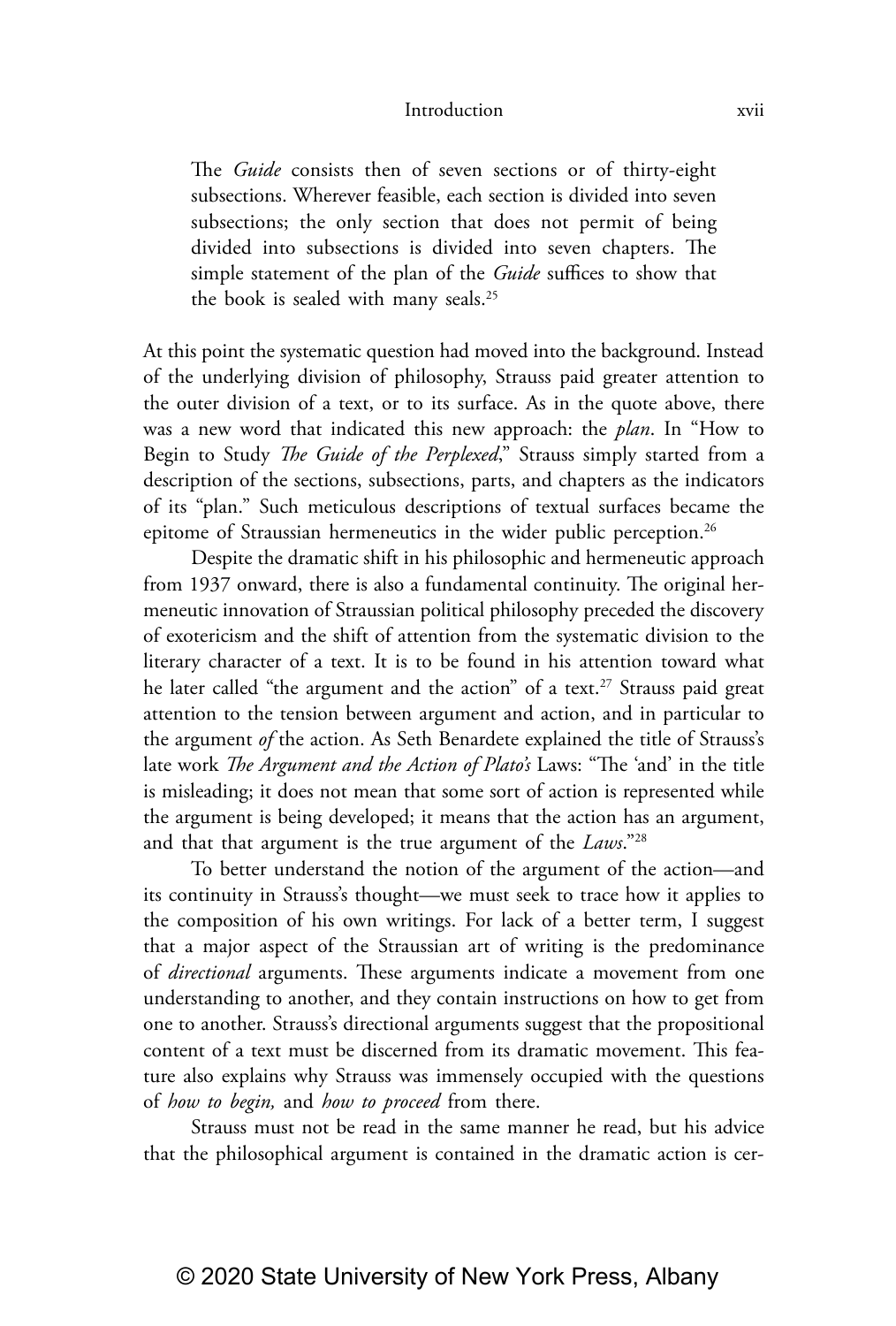#### xviii Introduction

tainly useful for reading Strauss. As he explained in a landmark article on Plato: "For presenting his teaching Plato uses not merely the 'content' of his works (the speeches of his various characters) but also their 'form' (the dialogic form in general, the particular form of each dialogue and of each section of it, the action, characters, names, places, times, situations and the like); an adequate understanding of the dialogues understands the 'content' in the light of the 'form.'"29 Strauss imitated these features of Platonic dialogues in his philosophical prose. His own texts, to be sure, do not have the type of dramatic elements—characters, places, or situations—mentioned in the quote. But he often seemed to transpose the philosophical concepts and their systematic interrelationships into a dramatic situation, in which they all of a sudden and unexpectedly gain a new life of their own. To quote Benardete on Strauss's Plato again: "Strauss was not the first to . . . suggest that the drama altered the apparent meaning of the argument; but what is peculiar his discovery was that once argument and action are properly put together an entirely new argument emerges that could never have been expected from the argument on the written page. Something happens in a Platonic dialogue that in its revolutionary unexpectedness is the equivalent to the *periagōgē,* as Socrates calls it, of philosophy itself."30 It is not difficult to trace these features in Strauss's own writing, for his texts often appear to have a peculiar spatial dimension. Strauss was a master of translating a philosophical subject into a dramatic situation, in which a new argument emerges from the interplay between the concepts—the "characters" in philosophical prose—over the course of a text.

These peculiarities notwithstanding, we shall be cautious not to imitate Straussian hermeneutics for reading Strauss. In particular, we shall not presuppose that Strauss himself *practiced* exoteric writing, or that he wrote "between the lines."31 In most cases, it is more precise to understand the respective text "as it stands."32 Reading Leo Strauss, one must make a shift toward the argument: To see the dramatic action of a Strauss text, one must read it closely and follow the argument. This can be a difficult task. As a rule of thumb, readers invoke exotericism where the plain argument is either too simple or too difficult to understand. One common challenge to reading comprehension is to identify whether the position stated in the text is Strauss's own. As Steven B. Smith explained: "One of the great challenges in reading Strauss is the question of voice. When is Strauss speaking in his own voice and when is he reconstructing, often in his own distinctive idiom, the words of someone else? He no doubt deliberately and provocatively ran these together. Strauss often restated the views of danger-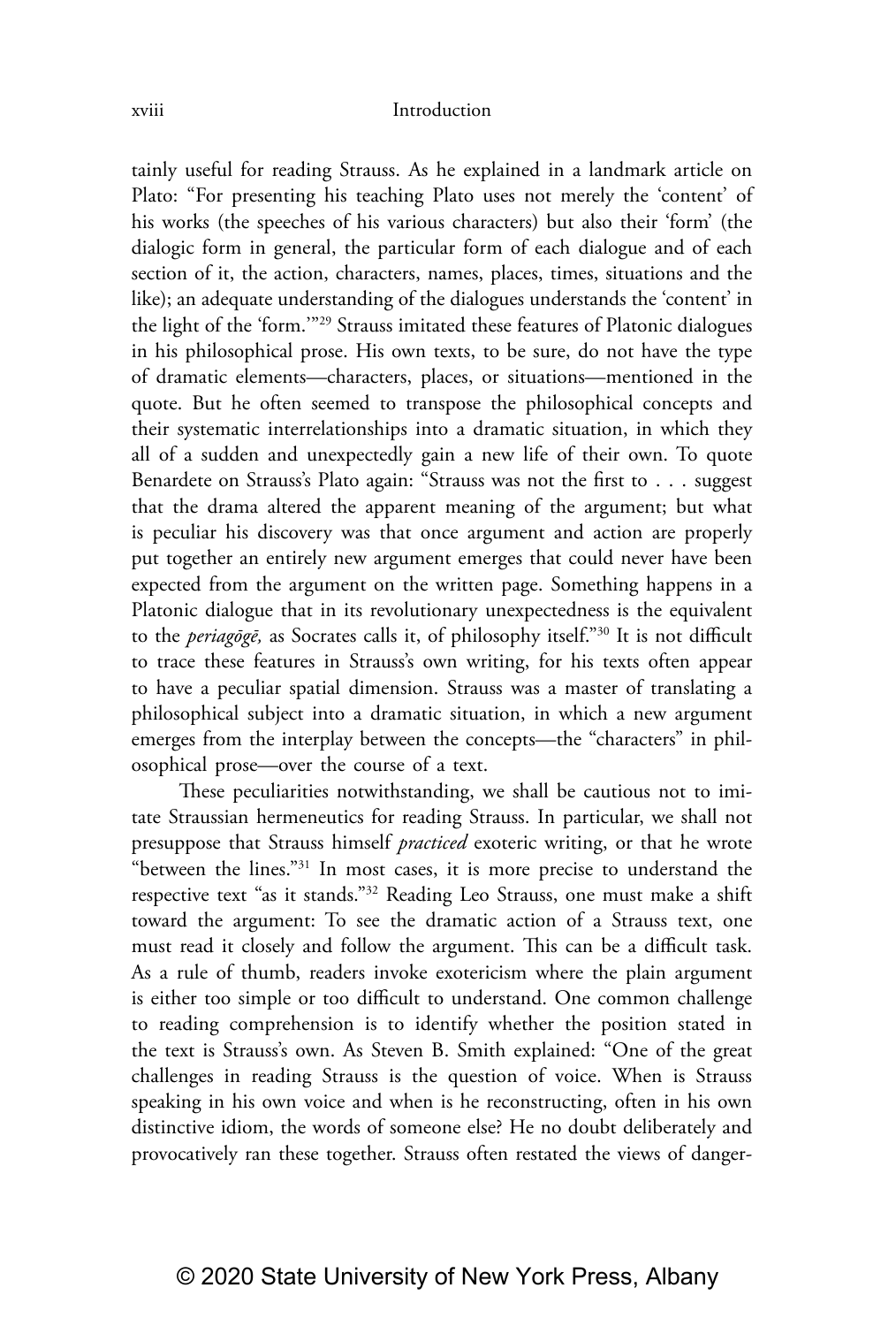#### Introduction xix

ous writers like Nietzsche and Heidegger with a power and clarity greater than those writers had expressed themselves."33 Beyond "dangerous writers," Strauss applied this ability also to thinkers who were not easily accessible to readers. As he explained with regard to Cohen's *Religion of Reason*, his remarks were an attempt at "reproducing or imitating difficulties" that the author had not resolved.<sup>34</sup>

This mimetic reproduction of philosophical positions and their internal difficulties adds to the directional character of Strauss's texts, or to the fact that their propositional content must be discerned from the dramatic action. "Exoteric" readings often occur where the reader has lost track of the argument and action. But these directional arguments are not in any meaningful sense written "between the lines." In principle they are accessible to careful readers. Their rhetorical elements—and the continuous interplay between philosophy and rhetoric—pertain to the educational function of philosophy as Strauss came to see it.

Part III of the present study will follow up on this theme in an interpretation of Strauss's "German Nihilism" (1941), which is an extraordinarily "rhetorical" text. The rhetorical elements, however, serve a clear philosophical purpose. I argue that the text is a parable on liberal education toward philosophy, placed within the context of the debates around 1940–41 on the intellectual origins of National Socialism. As I seek to show, the text responds to a forgotten genre at the border of philosophy and politics, in which scholars sought to locate the origins of National Socialism in the history of German philosophy, particularly in German Idealism, Romanticism, or Nietzsche. The genre had been established during World War I and was resurrected for a brief and intense period during World War II. It also retained a strange afterlife in postwar debates on the alleged political complicity of philosophy. The principal fallacy of the genealogies of National Socialism was due to a confusion in the relationship between politics and culture. As they sought to trace the peculiarities of German politics in German *Kultur,* they paradoxically repeated what—so they thought—was the fallacy of German philosophy: a characteristic overemphasis on culture, to the detriment of politics with its corresponding notion of civilization. A major key to Strauss's counterinterpretation of National Socialism in his "German Nihilism" text is the critical reversal of the distinction between culture and civilization. Located particularly within the heated debates of 1940–41, the text served to clarify the relationship between philosophy and politics.

As to the inner development of Strauss's thought, it has often been argued that "German Nihilism" marks the transition of a German-Jewish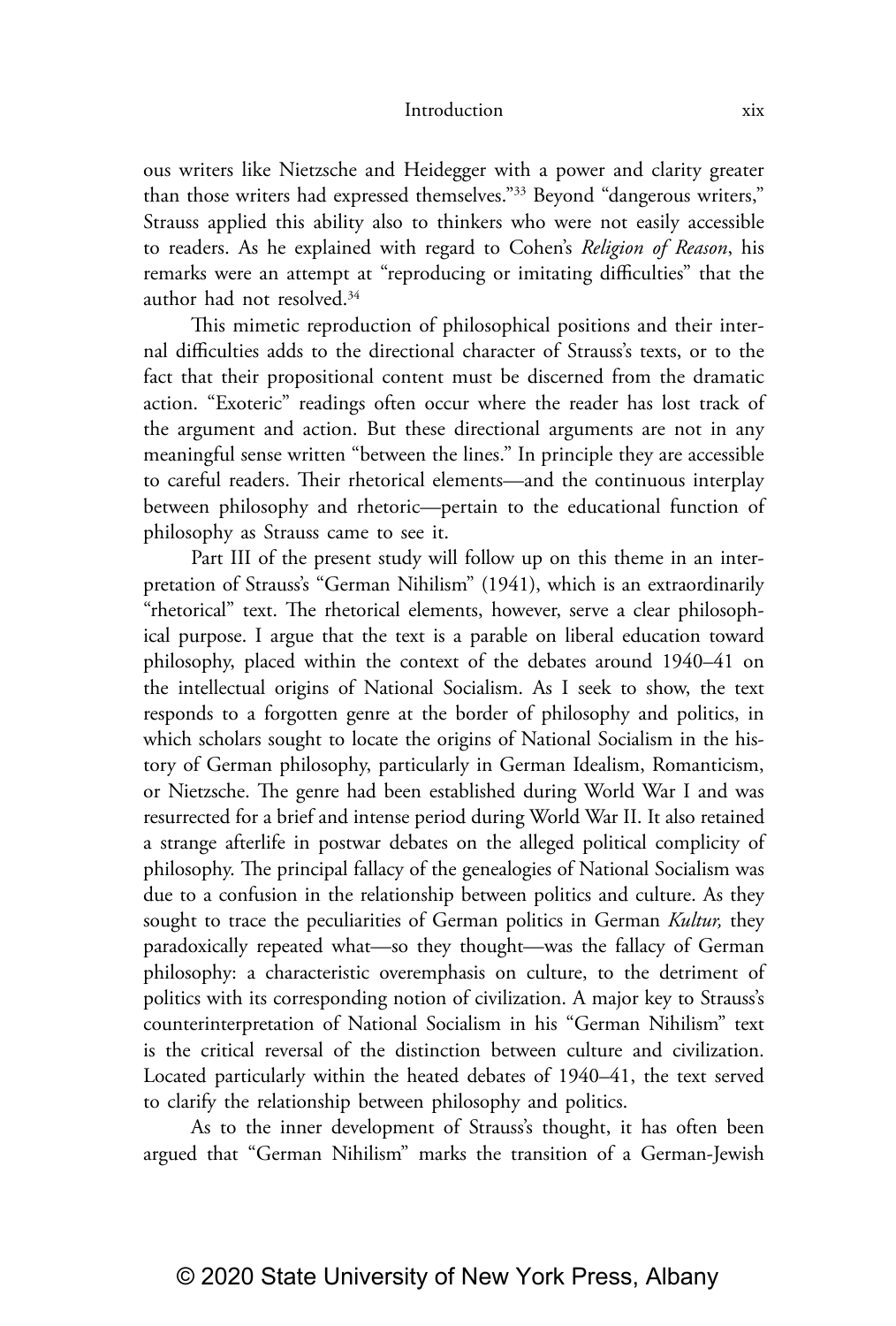#### xx Introduction

scholar of the Weimar era to the American research context. I propose to move this debate to another playing field, namely, Strauss's discourse on American social science and his scathing critique of modern relativism. Part IV of the present study argues that Strauss's transition to American social science is to be located in a shift from "culture" to "cultures." There is a quote in *Liberalism Ancient and Modern* that captures this shift better than any other:

It is not easy to say what culture susceptible of being used in the plural means. As a consequence of this obscurity people have suggested, explicitly or implicitly, that culture is any pattern of conduct common to any human group. Hence we do not hesitate to speak of the culture of suburbia or of the cultures of juvenile gangs, both nondelinquent and delinquent. In other words, every human being outside of lunatic asylums is a cultured human being, for he participates in a culture. At the frontiers of research there arises the question as to whether there are not cultures also of inmates of lunatic asylums. If we contrast the present-day usage of "culture" with the original meaning, it is as if someone would say that the cultivation of a garden may consist of the garden's being littered with empty tin cans and whisky bottles and used papers of various descriptions thrown around in the garden at random. Having arrived at this point, we realize that we have lost our way somehow.<sup>35</sup>

Quotes such as this are likely to be noticed for their irony and wit, but there has been little effort to understand them in their theoretical and historical context. As I show from numerous traces—often to be found in remote articles and unpublished lecture manuscripts—the actual target of this critique of "cultures" was the new science of cultural anthropology, with Ruth Benedict as its principal spokesperson in the wider public discourse. According to this viewpoint, all values are relative to a social or cultural group. The absurd notion that juvenile gangs or inmates of lunatic asylums constitute "cultures" provided the extreme case for the thesis that all values are "relative" to any group.<sup>36</sup> The ostensibly more open-minded and flexible notion of "cultures"—or of *a* culture as opposed to culture—thereby came to be regarded as a problem. In the words of Geoffrey Hartman, "[I]t is 'a culture' that tends toward hegemony, while 'culture,' understood as the development of a public sphere, a 'republic of letters' in which ideas are freely exchanged, is what is fragile."37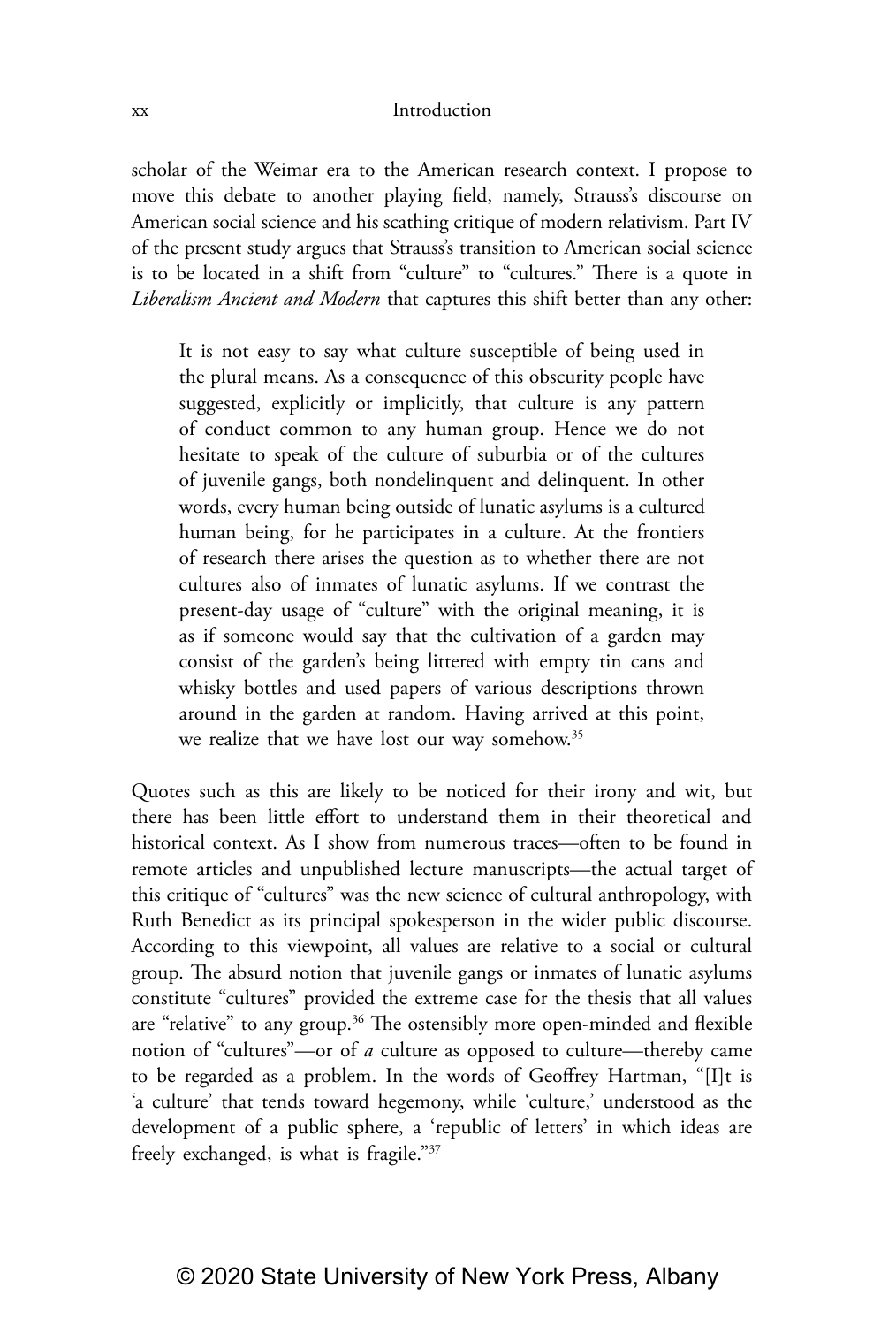### Introduction xxi

Strauss occupies a special place in the wider discourse on relativism, although he is practically nonexistent in the more technical philosophical debate. For some, he is a bulwark against the tide of Western relativism, while for others, he is the high definition of an "absolutist" invoking the threat of relativism for demagogic purposes. To the extent that the so-called Strauss wars have any specific philosophical and moral content (beyond the more obvious political content), they revolve for the most part around the relativity or permanence of ideas, values, and philosophical problems. But Strauss was by no means the staunch antirelativist he has come to be regarded as in the wider public perception. To revaluate his contribution to the understanding of modern relativism, it seems useful to keep a certain distance from both sides. In other words, we shall neither presuppose nor merely debunk Strauss's antirelativism. His critique of modern social science can neither be taken to be true nor understood as untrue in its entirety, as if social science were still the same as it was for him in the 1950s. The debates on "relativism" in the 1950s and '60s are for the most part a matter of recollection at best. Hence, one must first recontextualize the Straussian discourse on relativism to revaluate his understanding of social science. This procedure will help to see the strengths and weaknesses of the actual arguments against "modern relativism."

For the thesis of a fundamental plurality of cultures, the theoretical project of cultural anthropology provided some extreme cases such as cannibalism, the killing of parents, and female genital mutilation. Initially Strauss's sometimes enigmatic contributions to this discourse seem to be rather unspecific. He generalized the matter to the point at which he concluded that modern social and political science as such has become relativistic and that it is therefore methodologically incapable of addressing the fact of the political. But his arguments are often highly idiosyncratic interventions into specific theoretical situations. In the first place, one must rehearse the arguments and rhetorical strategies pertaining to the theoretical matrix of "relativism" and "absolutism." One must analyze them in their respective textual situation. Second, Strauss's discourse is not a unified theory but a loose set of strategies and arguments in a complex matrix of relativism and absolutism. Third, Strauss was occupied with relativism only in a comparably short span of his philosophical career. And fourth, he did not reframe his arguments as a contribution to an ongoing debate. Their precise function is to disrupt a debate. As he sought to demonstrate, the debate had lost track of its subject matter and purpose. He therefore designed his arguments as a disruption that would prepare for a change of perspective.<sup>38</sup>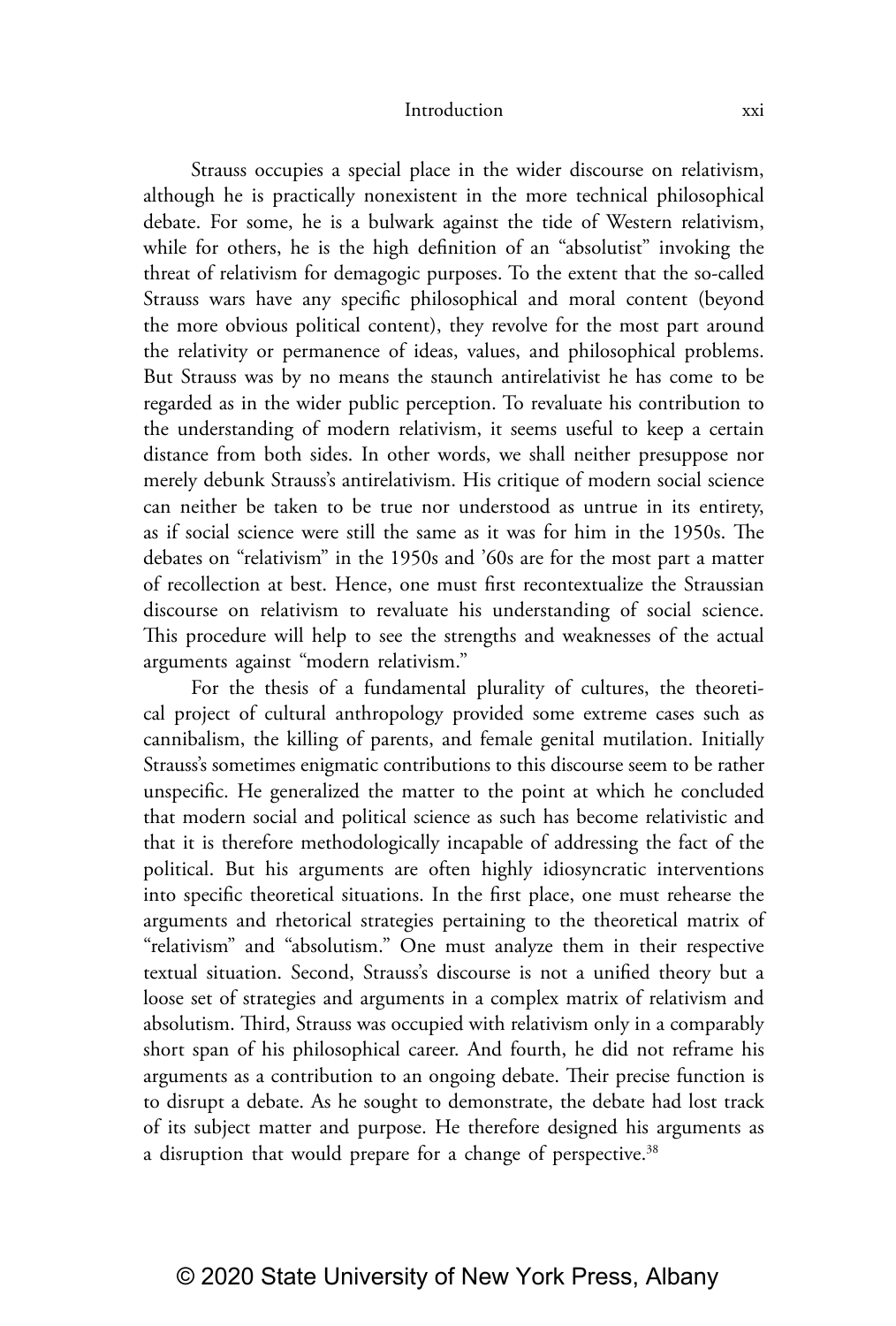#### xxii Introduction

For the most part, then, Strauss's arguments do work, even as their function is limited. There are basically three types of arguments: commonsense arguments, historical arguments, and arguments that combine a commonsense understanding with a historical perspective. Commonsense arguments often come in colloquial phrases—"forgetting the wood for the trees" is the most common phrase. The purpose is to remind the reader of a triviality, "if a necessary triviality."39 Historical arguments usually seek to put a modern problem into a larger historical perspective. Their main purpose is critical, and for the most part they come in brief and fairly dry statements that seek to strip a contemporary teaching of its normative claim: "this conclusion . . . is known to every reader of Plato's *Republic* or of Aristotle's *Politics*."40

Both these types of argument are not yet very spectacular. Strauss's specialty was to combine a commonsense argument with a historical argument. Even these combinations seem trivial at first, but they are well thought out and surprisingly strong. When Strauss sought to remind his contemporaries of "a necessary triviality" he typically followed a concept or debate to its ultimate relativistic consequences to state that "we have lost our way somehow."<sup>41</sup> The inconspicuous claim functions as a brief allusion to a larger change of perspective: The debate had been on the right way, but at some point it strayed off course. It is therefore necessary to make a fresh start.

Another characteristic element of this change of perspective is the understanding that this new start must involve some kind of return to an earlier position, which had been refuted in the debate that eventually strayed off course. Each time, Strauss proposed an untimely "return" to Platonic political philosophy (supplemented by Aristotle's *Politics*). He did not merely speak as a Plato scholar here, but as the principal spokesman for a full-fledged return to Platonic philosophizing. But how is it possible for a twentieth-century philosopher and/or Jewish philosopher—a modern—to return to premodernity, and why did he insist?<sup>42</sup> As we shall see in various textual situations, Strauss often evoked the return to Plato to facilitate a change of perspective on modernity. The contrast between modernity and premodernity creates a tension within the modern world, and this contrast is primarily a *critical* difference introduced by Strauss into twentieth-century philosophy. Whereas some of his contemporaries sought to judge modernity by its socioeconomic flipside, for Strauss it was to be tried in a "pre-modern  $\text{count}$ ."43

But Strauss was also radically modern. As he explained in 1935, "[T]he return to pre-modern thought . . . led . . . to a much more radical form of modernity."44 There is no better context to study this paradox in action

## © 2020 State University of New York Press, Albany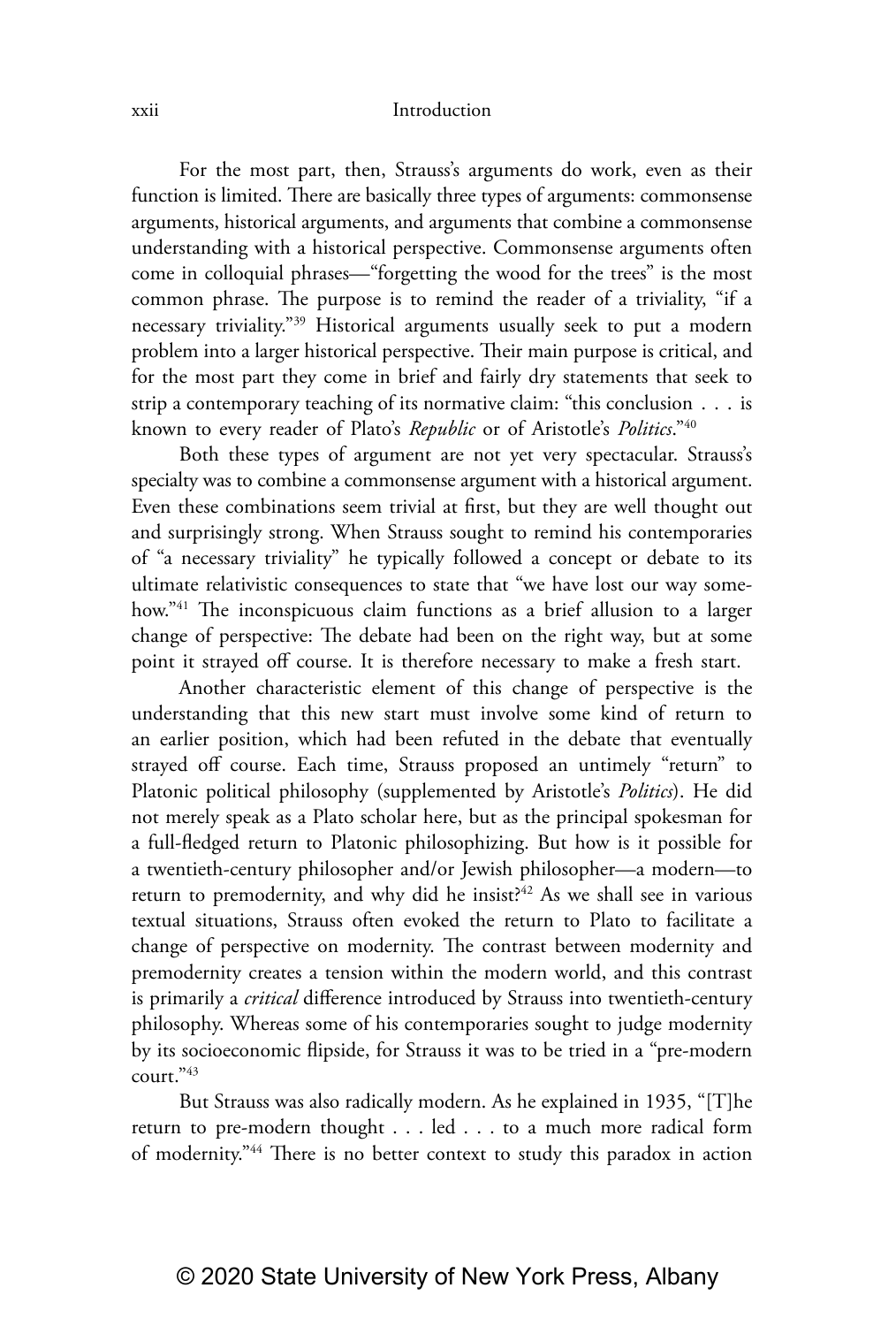#### Introduction xxiii

than his life-long occupation with the theme of Jerusalem and Athens. Strauss was a major proponent of a view that understood philosophy from its opposition to revealed religion, and one of his principal contributions was to renew the conflict between reason and revelation in the middle of the twentieth century. He took reason and revelation as representatives of two types of wisdom, and he associated these types of wisdom with the names of two cities, Jerusalem and Athens.

Part V provides a fresh commentary on the seminal article "Jerusalem and Athens" (1967) in its basis and its genesis. As to the basis, Strauss outlined an understanding of religion *after* the critique of religion: he described a notion of religion that is no longer exposed to the critique of religion proposed by Karl Marx, Friedrich Nietzsche, and Sigmund Freud. Marx, Nietzsche, and Freud offered three—maybe *the* three—comprehensive post-traditional interpretations of Judaism in modernity. They represent the three options for a radical critique of religion to argue where religion stems from: class struggle, the will to power, or neurosis. Religion, then, is a sign either of injustice, mediocrity, or immaturity. Despite their internal differences, their respective views on religion have a lot in common. Marx called it "the opium of the masses," Nietzsche spoke of "alcohol and Christianity" as "the two great European narcotics," and Freud compared religion to "intoxicating substances."45 They all expected a future without the drug of religion to be blissful and bright. But Marx, Nietzsche, and Freud did not account for the possibility that one could be thoroughly religious without falling back behind their critique. They presupposed that the religious interpretation of reality had been discredited, and that the common man only held on to it for narcotic purposes. A new interpretation would successfully replace the religious interpretation. The one thing necessary for humanity was a new purpose—the classless society, the overman, or the man of unprejudiced science. These purposes were the core elements of a new, secular "belief," which was based on the idea of the perfectibility of man.

Strauss was not the first to detect the fundamental weakness of this critique of religion, but he took the matter to another level. Following his reevaluation of the critique of religion and its premises, we may describe the epistemic situation of religious belief as follows: it is possible to refute religion, of course, but it is just as possible to refute the refutation, and both refutations take place on the very same grounds. Religious and nonreligious or antireligious beliefs and attitudes are a matter of choice, an act of the will. Religious and antireligious discourses are a matter of rhetorical persuasion. A philosophical critique of the critique of religion is therefore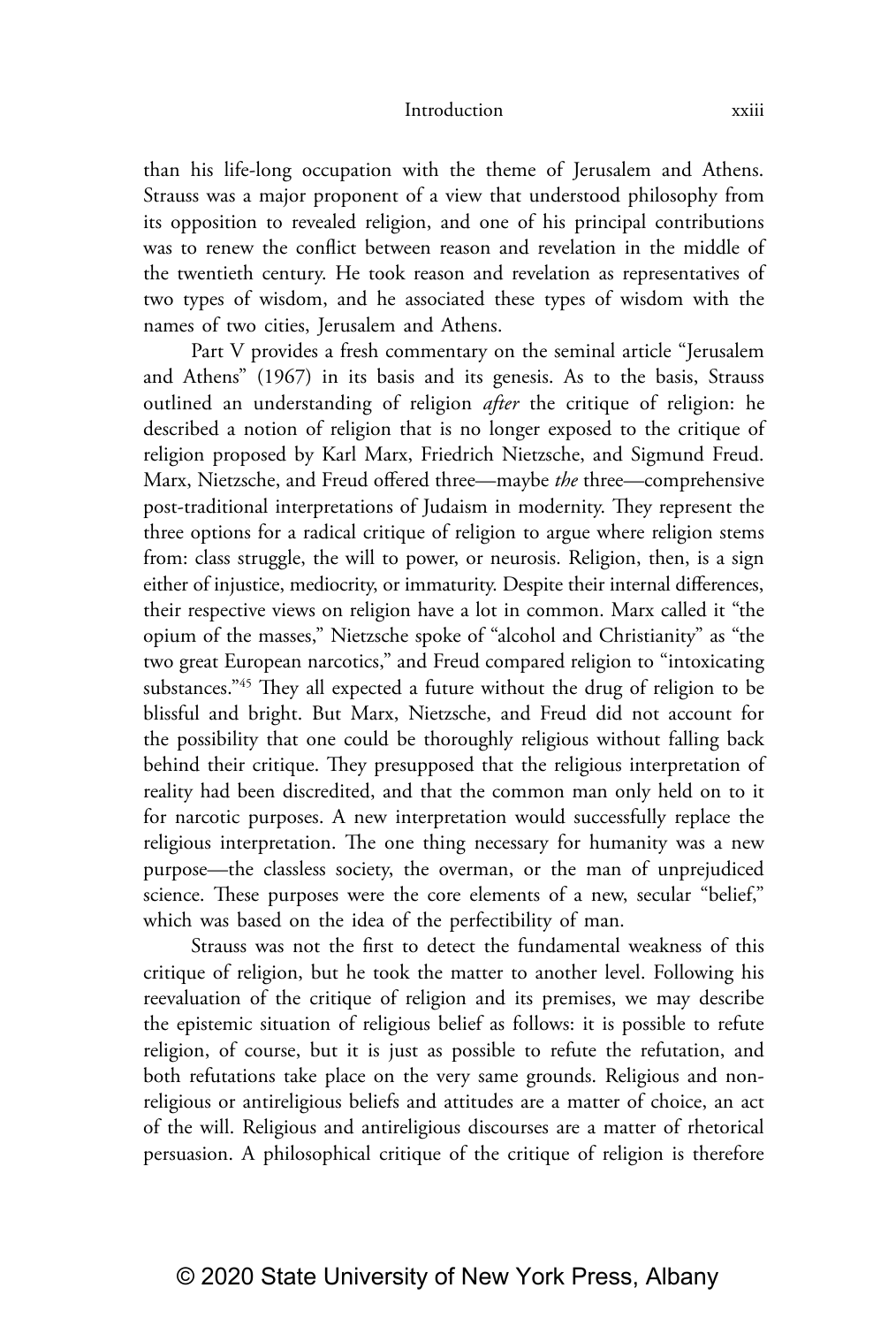not needed to rehabilitate or reestablish religion, it is justified by the purpose of philosophy itself. The veracity of philosophy depends upon its relationship to religion and theology, for this relationship illuminates the epistemic precondition of philosophy.46

Strauss was also somewhat ahead of the discourse on belief and unbelief when it came to the proper conceptual strategies. With a strong sense for the structural asymmetries in the conflict, he was careful not to prematurely resolve the case in favor of one side. As Pierre Manent put it, Strauss's account was "so impartial that it seems impossible to say where he stands."<sup>47</sup> The relatively high symmetry of Jerusalem and Athens developed over a long span of time, evolving out of his passionate—perhaps even preposterous—resistance to mediation through "culture." Strauss had started from a highly asymmetrical understanding of the conflict between Jerusalem and Athens and only successively came to an understanding of the conflict as one that cannot be resolved in either direction. And while he became less and less convinced that the mere decision for the philosophical life could settle the matter, he came to emphasize that the possibility and necessity of philosophizing depended upon its clear delineation from the life of obedience to God.

I start from an outline of the emergence of the topic and the conceptual strategies in Strauss's work. "Jerusalem and Athens" in particular, with its unique outline of a philosophical interpretation of the Bible and a theological interpretation of Greek philosophy, is an extremely well-crafted text, displaying certain hypermodern arguments and rhetorical means that deserve close attention. Another aspect of "Jerusalem and Athens" is how it brings together Strauss's two critiques of culture—the critique of German philosophy of culture (represented in text by Hermann Cohen and *his* understanding of Jerusalem and Athens) and the critique of cultural anthropology (represented by some unnamed scientific observers of Jerusalem and Athens).

Strauss did not fully develop the intricate connection, but in the void between the two concepts of culture the text announces a third type of culturalism, which had come up in the 1950s and '60s. This new type of culturalism was closely linked to the emergence of postcolonialism—a multiplicity of "cultures" becoming nations and eventually founding nation-states. Both the political events and their repercussions in the academic discourse brought about a *first* wave of reaffirming the roots of "Western civilization," for which Strauss became a spokesman. As Judith Shklar contended in 1964:

The conspicuous concentration on "the West" today is clearly a response to the Cold War and to the political organization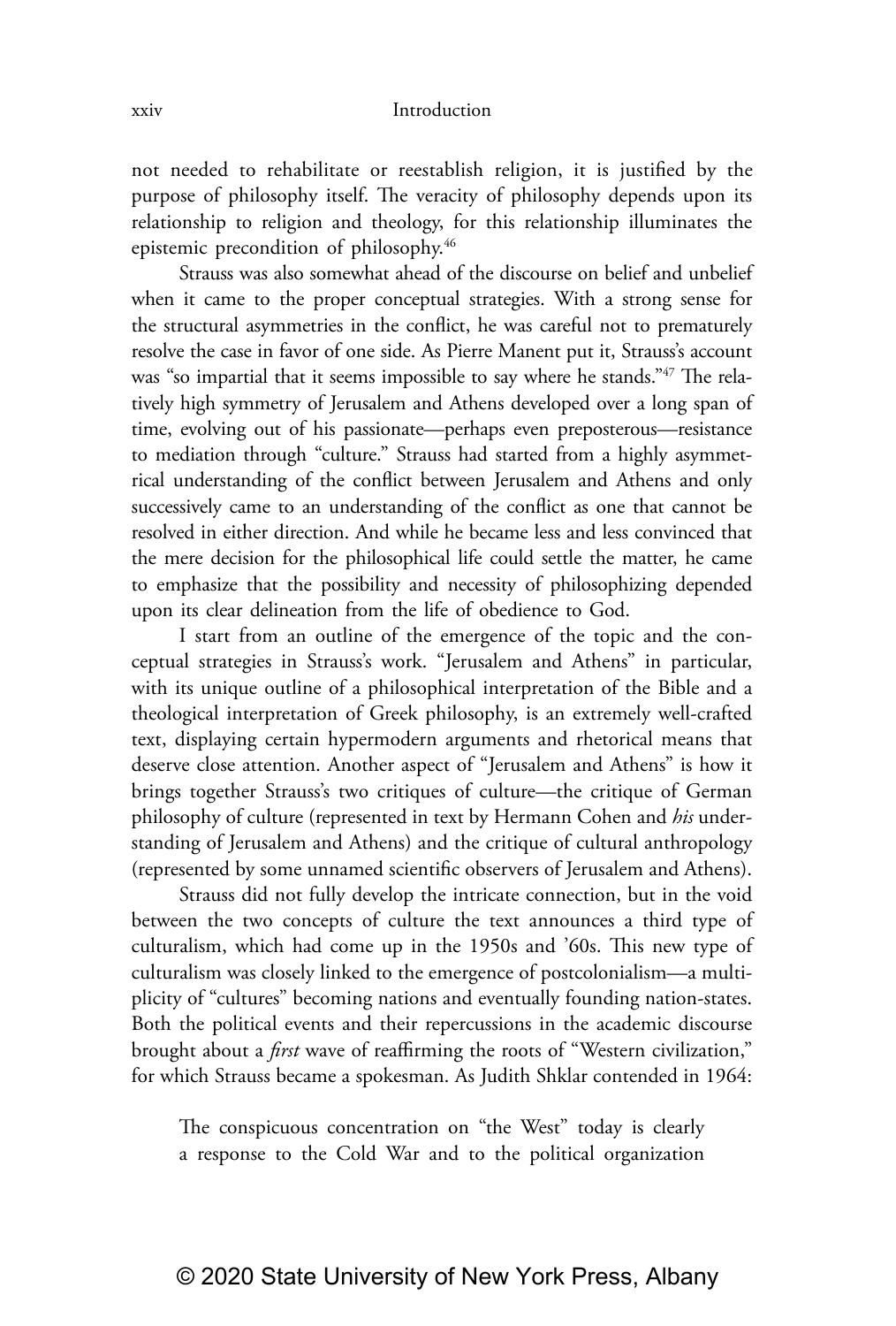### Introduction xxv

of ex-colonial, non-European societies which now challenge the European world. These events have made us all culturally self-conscious. . . . The question is whether it is valid to extract a quintessence of "the West" by subtracting from its history all that it shares in various degrees with the rest of mankind. The result inevitably gives Europeans an unwarranted appearance of consistency and uniformity. The aim of this exercise, moreover, is not difficult to guess: as always it is a matter of defending the "essential" West against other ideological forces, revolutionary, national, and violent. The difficulty is that these too are Western.<sup>48</sup>

Shklar summed up the argument against the resurgence of "the West" well. It is based on the plurality of what constitutes the West, generalizing the claim that the idealizing view of the West excludes some of its many aspects while highlighting others. We must not diminish the scope of this criticism to see that at least the more intelligent proponents of "the West," such as Strauss, have little to fear from it. They had known about this plurality all along. When Strauss recast Jerusalem and Athens as the "two roots of Western civilization," he was well aware that he had not described all its branches and fruits. It was the ongoing conflict between the two roots or "pillars" of the West that safeguarded its vitality, with all its heterogeneous elements.

A *second* wave of reaffirming the roots of "the West" began as a response to the conflicts at the border of culture, religion, and the political in the twenty-first century. This wave has ignored many of the lessons of the first wave, including those of Strauss. The current return to "the West" also witnesses the renewal of an older quarrel between two highly politicized notions of culture: the largely conservative notion of culture as a reaffirmation of the roots of Western civilization has again entered into a principal argument with the liberal notion of culture as an agent of social change. This principal argument can now be seen again after a time when the argument in favor of "the West" was virtually absent from the discourse on culture. As Susan Hegeman noted about the conservative appropriation of the term *culture*: "A classic rhetorical tool of liberal discourse is now being appropriated by the Right." Her response reflects the shock caused by the loss of a monopoly:

What does it mean that "culture," undeniably a central term of a left-leaning academic discourse in previous decades, has now become accessible to this kind of manipulation? . . . I believe we